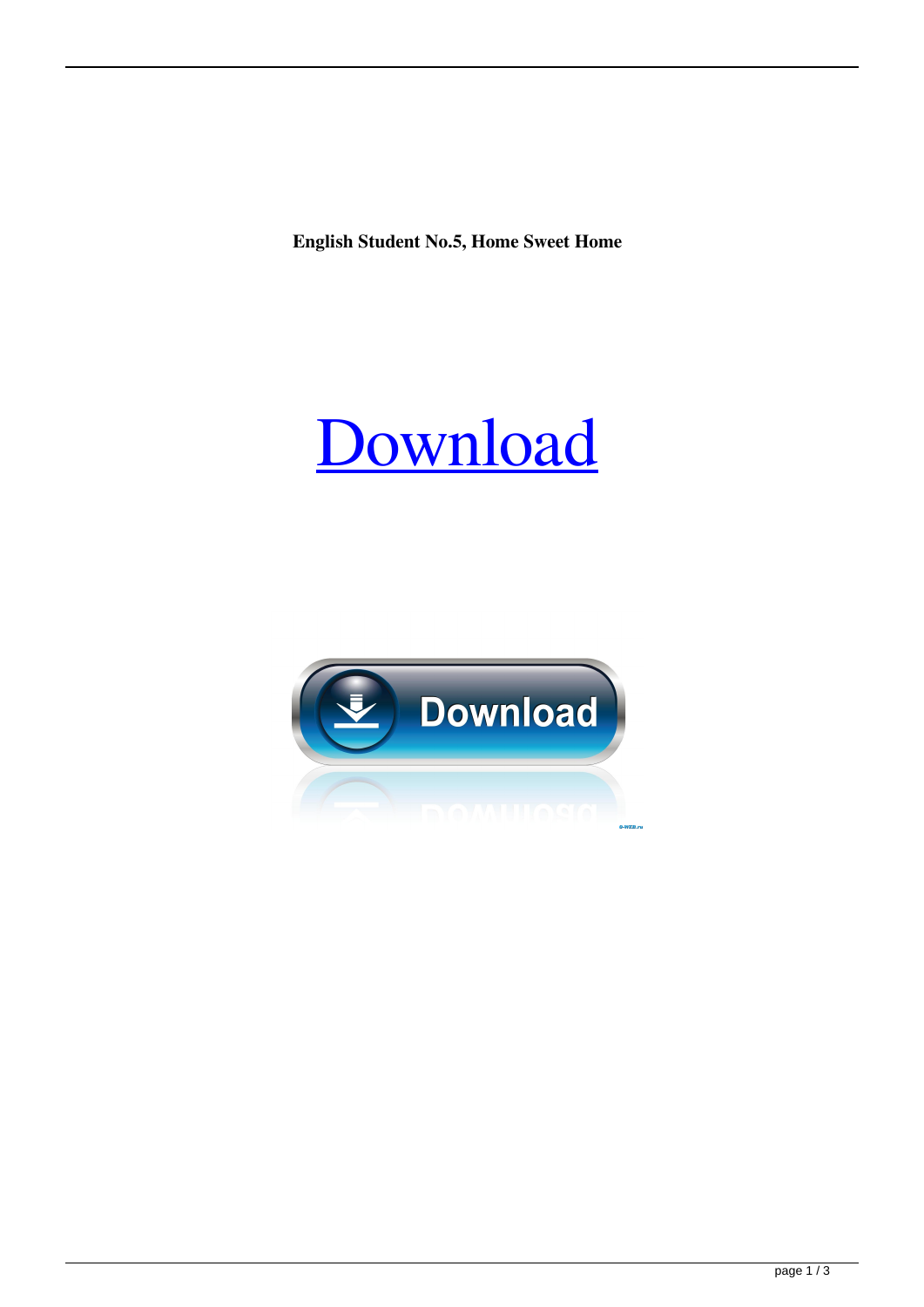: Name: Activador-De-Windows-8-Release-Preview-Build-8400-darzak. Name: r-de-windows-8-release-previewbuild-8400-hot. Name: win. Name:..com/stories/3063195-activador-de-windows-8-release-preview-build-8400-hot :